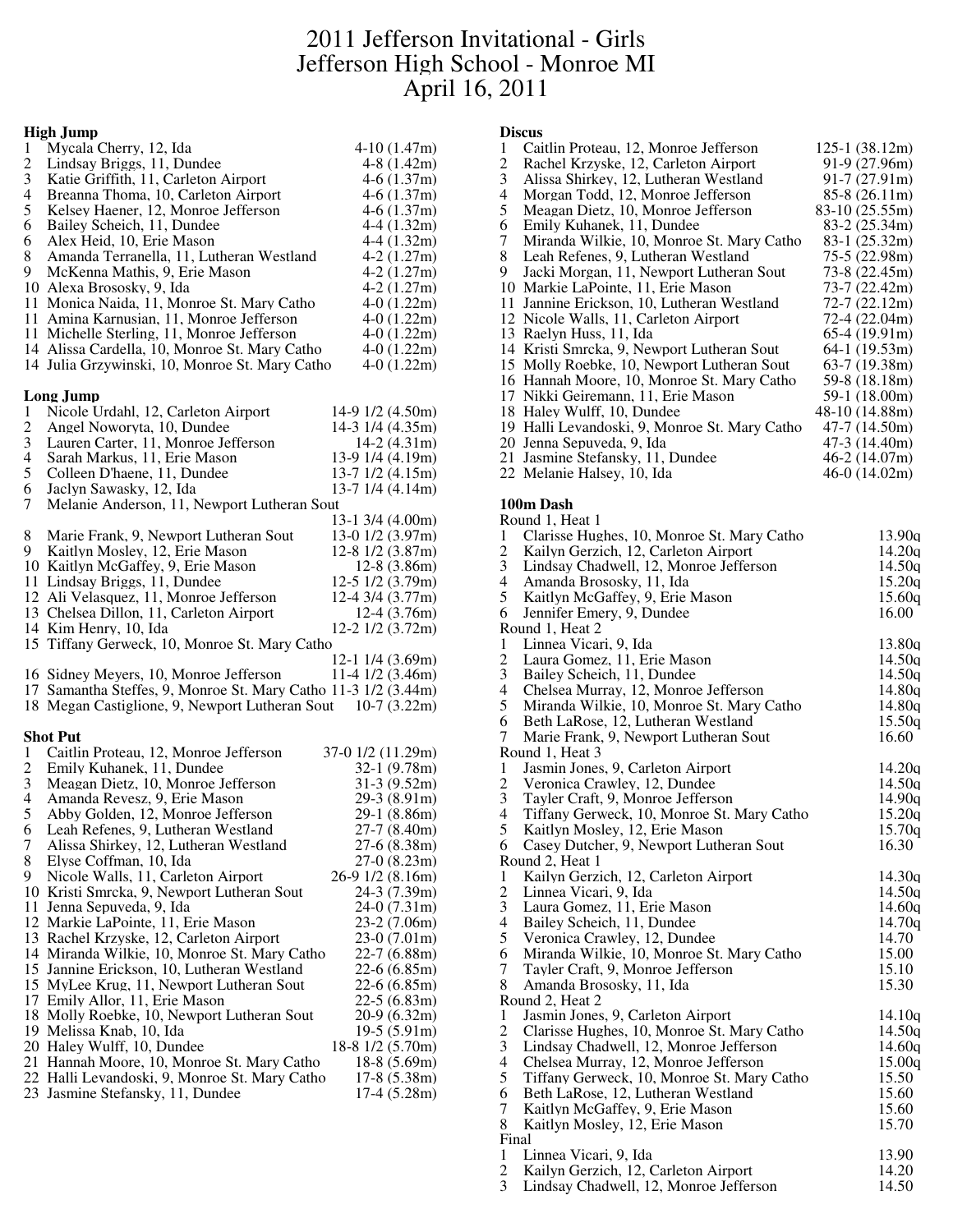| 4                        | Clarisse Hughes, 10, Monroe St. Mary Catho                                      | 14.50                |
|--------------------------|---------------------------------------------------------------------------------|----------------------|
| 5                        | Bailey Scheich, 11, Dundee                                                      | 14.70                |
| 6                        | Laura Gomez, 11, Erie Mason                                                     | 14.80                |
| 7                        | Jasmin Jones, 9, Carleton Airport                                               | 15.00                |
| 8                        | Chelsea Murray, 12, Monroe Jefferson                                            | 15.20                |
|                          |                                                                                 |                      |
|                          | 200 meter dash<br>Round 1, Heat 1                                               |                      |
| 1                        | Clarisse Hughes, 10, Monroe St. Mary Catho                                      | 29.60a               |
| $\overline{c}$           | Kailyn Gerzich, 12, Carleton Airport                                            | 30.40q               |
| 3                        | Sidney Meyers, 10, Monroe Jefferson                                             | 30.70q               |
| $\overline{\mathcal{L}}$ | Seirra Balcerzak, 11, Erie Mason                                                | 32.10q               |
| 5                        | Amanda Brososky, 11, Ida                                                        | 32.20q               |
| 6                        | Marcella Flury, 10, Lutheran Westland                                           | 32.30                |
| $\boldsymbol{7}$         | Jennifer Emery, 9, Dundee                                                       | 34.00                |
|                          | Round 1, Heat 2                                                                 |                      |
| 1                        | Linnea Vicari, 9, Ida                                                           | 29.10q               |
| $\overline{\mathbf{c}}$  | Alissa Flury, 10, Lutheran Westland                                             | 29.40q               |
| 3                        | Colleen D'haene, 11, Dundee                                                     | 30.40q               |
| $\overline{\mathcal{L}}$ | Laura Gomez, 11, Erie Mason                                                     | 30.90g               |
| 5                        | Chelsea Murray, 12, Monroe Jefferson                                            | 31.70q               |
| 6                        | Alissa Cardella, 10, Monroe St. Mary Catho                                      | 32.20q               |
|                          | Round 1, Heat 3                                                                 |                      |
| $\mathbf{1}$             | Jasmin Jones, 9, Carleton Airport                                               | 30.20q               |
| $\overline{c}$           | Hannah Saul, 10, Erie Mason                                                     | 30.80q               |
| 3                        | Tiffany Gerweck, 10, Monroe St. Mary Catho                                      | 31.50q               |
| $\overline{\mathcal{L}}$ | Casey Dutcher, 9, Newport Lutheran Sout                                         | 31.70q               |
| 5                        | Chelsea Seguna, 9, Monroe Jefferson                                             | 32.30g               |
| 6                        | Erika Wicker, 9, Dundee                                                         | 33.70                |
|                          | Round 2, Heat 1                                                                 |                      |
| $\mathbf{1}$             | Alissa Flury, 10, Lutheran Westland                                             | 30.20q               |
| $\frac{2}{3}$            | Linnea Vicari, 9, Ida                                                           | 30.60q               |
|                          | Kailyn Gerzich, 12, Carleton Airport                                            | 30.90q               |
| $\overline{\mathcal{L}}$ | Sidney Meyers, 10, Monroe Jefferson                                             | 31.50q               |
| 5                        | Tiffany Gerweck, 10, Monroe St. Mary Catho                                      | 32.60                |
| 6                        | Seirra Balcerzak, 11, Erie Mason                                                | 32.70                |
| 7                        | Alissa Cardella, 10, Monroe St. Mary Catho                                      | 33.60                |
| 8                        | Chelsea Murray, 12, Monroe Jefferson                                            | 33.90                |
|                          | Round 2, Heat 2                                                                 |                      |
| $\mathbf{1}$             | Jasmin Jones, 9, Carleton Airport                                               | 30.00q               |
| $\overline{c}$           | Clarisse Hughes, 10, Monroe St. Mary Catho                                      | 30.60q               |
| 3                        | Colleen D'haene, 11, Dundee                                                     | 31.00q               |
| 4                        | Laura Gomez, 11, Erie Mason                                                     | 31.30q               |
| 5                        | Hannah Saul, 10, Erie Mason                                                     | 31.50                |
| 6                        | Chelsea Seguna, 9, Monroe Jefferson                                             | 31.70                |
| 7                        | Casey Dutcher, 9, Newport Lutheran Sout                                         | 32.20                |
| 8                        | Amanda Brososky, 11, Ida                                                        | 32.30                |
|                          | Final<br>Alissa Flury, 10, Lutheran Westland                                    |                      |
| 1<br>$\overline{c}$      | Kailyn Gerzich, 12, Carleton Airport                                            | 30.30<br>30.50       |
| 3                        | Linnea Vicari, 9, Ida                                                           | 30.90                |
| 4                        |                                                                                 | 31.40                |
| 5                        | Clarisse Hughes, 10, Monroe St. Mary Catho<br>Jasmin Jones, 9, Carleton Airport | 31.40                |
| 6                        | Sidney Meyers, 10, Monroe Jefferson                                             | 31.70                |
| 7                        | Colleen D'haene, 11, Dundee                                                     | 32.20                |
| 8                        | Laura Gomez, 11, Erie Mason                                                     | 32.20                |
|                          |                                                                                 |                      |
|                          | 400 meter dash                                                                  |                      |
| 1                        | Angel Noworyta, 10, Dundee                                                      | 67.60 H <sub>2</sub> |
| $\overline{c}$           | Morgan Payment, 11, Monroe Jefferson                                            | 68.50 H <sub>2</sub> |
| 3                        | Lauren Carter, 11, Monroe Jefferson                                             | 68.80 H <sub>2</sub> |
| 4                        | Sarah Curry, 11, Monroe Jefferson                                               | 69.70 H2             |
| 5                        | Lindsay Briggs, 11, Dundee                                                      | 70.30 H <sub>2</sub> |
| 6                        | Mycala Cherry, 12, Ida                                                          | 71.00 H <sub>2</sub> |
| 7                        | Melanie Anderson, 11, Newport Lutheran Sout                                     | 71.60 H <sub>2</sub> |
| 8                        | Jodi Baxter, 10, Carleton Airport                                               | 72.2 H1              |
| 9                        | Halli Levandoski, 9, Monroe St. Mary Catho                                      | 73.8 H1              |
|                          | 10 Alissa Cardella, 10, Monroe St. Mary Catho                                   | 74.1 H1              |
|                          | 11 Laura Gomez, 11, Erie Mason                                                  | 76.40 H <sub>2</sub> |
|                          | 12 Katelin Stuchel, 10, Ida                                                     | 79.7 H1              |
|                          | 13 AnnMarie Pizzo, 9, Monroe St. Mary Catho                                     | 82.8 H1              |
|                          | 14 Megan Castiglione, 9, Newport Lutheran Sout                                  | 86.9 H1              |
|                          |                                                                                 |                      |
|                          |                                                                                 |                      |

## **800 meter run**

| 1<br>$\overline{c}$                | Alex Belinky, 11, Carleton Airport<br>Kennedy Geyman, 11, Monroe Jefferson                | 2:36.70<br>2:37.60   |
|------------------------------------|-------------------------------------------------------------------------------------------|----------------------|
| 3<br>$\overline{4}$                | Jessica Rice, 11, Lutheran Westland<br>Moriah Foley, 11, Erie Mason                       | 2:40.30<br>2:41.90   |
| 5                                  | Bethany Pifer, 11, Monroe Jefferson                                                       | 2:44.90              |
| 6<br>7                             | Ciara Metzoian, 12, Monroe Jefferson                                                      | 2:47.10              |
| 8                                  | Erin Hardin, 10, Lutheran Westland<br>Tabatha Lajiness, 11, Ida                           | 2:47.40<br>2:49.90   |
| 9                                  | Jamie Comstock, 9, Ida                                                                    | 2:52.00              |
|                                    | 10 McKenna Mathis, 9, Erie Mason                                                          | 2:59.00              |
|                                    | 11 Meagan Sawasky, 12, Erie Mason<br>12 Savannah Diroff, 11, Newport Lutheran Sout        | 3:01.70<br>3:05.50   |
|                                    | 13 Allison Booth, 10, Monroe St. Mary Catho                                               | 3:09.00              |
|                                    | 14 AnnMarie Pizzo, 9, Monroe St. Mary Catho                                               | 3:10.70              |
|                                    | 15 Tara Peschke, 10, Ida<br>16 Tabea Eimer, 10, Dundee                                    | 3:14.20<br>3:14.40   |
| 1                                  | 1600 meter run<br>Colleen Grassley, 12, Monroe St. Mary Catho                             | 5:33.40              |
| $\boldsymbol{2}$                   | Sam Zajac, 12, Monroe Jefferson                                                           | 5:50.90              |
| 3                                  | Kelsey Lancina, 11, Carleton Airport                                                      | 5:54.70              |
| $\overline{\mathcal{L}}$<br>5      | Erin Bachler, 11, Monroe Jefferson<br>Tia Billau, 12, Dundee                              | 5:55.70<br>6:00.90   |
| 6                                  | Adriane Miller, 10, Monroe Jefferson                                                      | 6:01.70              |
| $\tau$                             | Tabatha Lajiness, 11, Ida                                                                 | 6:09.10              |
| 8                                  | Jessica Rice, 11, Lutheran Westland                                                       | 6:09.50              |
| 9                                  | Sarah Maynard, 12, Lutheran Westland<br>10 Nicole Marek, Grosse Ile                       | 6:11.00<br>6:11.50   |
|                                    | 11 Abby Wickenheiser, 9, Monroe St. Mary Catho                                            | 6:14.50              |
|                                    | 12 Nicole Poca, 11, Erie Mason                                                            | 6:20.20              |
|                                    | 13 Julia Shah, 12, Monroe St. Mary Catho<br>14 Verena Bullesbach, 12, Dundee              | 6:27.40<br>6:28.10   |
|                                    | 15 Meagan Sawasky, 12, Erie Mason                                                         | 6:31.70              |
|                                    | 16 Libby Heil, 10, Ida                                                                    | 6:32.40              |
|                                    | 17 Abby Faust, 9, Ida<br>18 Casey Raymond, Erie Mason                                     | 6:35.00<br>7:26.40   |
|                                    |                                                                                           |                      |
|                                    | 3200 meter run                                                                            |                      |
| 1                                  | Colleen Grassley, 12, Monroe St. Mary Catho                                               | 11:51.50             |
| $\overline{c}$<br>3                | Brittany Slinker, 11, Dundee<br>Jaclyn Sawasky, 12, Ida                                   | 12:24.20<br>12:43.90 |
| 4                                  | Sam Zajac, 12, Monroe Jefferson                                                           | 12:48.00             |
| 5                                  | Erin Bachler, 11, Monroe Jefferson                                                        | 12:53.80             |
| 6<br>7                             | Abby Scharboneau, 9, Dundee<br>Katie Griffith, 11, Carleton Airport                       | 12:55.10<br>12:57.00 |
| 8                                  | Adriane Miller, 10, Monroe Jefferson                                                      | 13:13.90             |
| 9                                  | Natalie Hempel, 9, Erie Mason                                                             | 13:34.70             |
|                                    | 10 Abby Wickenheiser, 9, Monroe St. Mary Catho<br>11 Sarah Maynard, 12, Lutheran Westland | 13:36.90<br>13:39.60 |
|                                    | 12 Julia Shah, 12, Monroe St. Mary Catho                                                  | 13:57.90             |
|                                    | 13 Libby Heil, 10, Ida                                                                    | 14:27.00             |
|                                    | 14 Amanda Zbikowski, 12, Erie Mason<br>15 Casey Raymond, 12, Erie Mason                   | 15:11.40<br>16:13.10 |
|                                    | 100m hurdles                                                                              |                      |
| 1                                  | Round 1, Heat 1<br>Nicole Urdahl, 12, Carleton Airport                                    | 16.90q               |
| 2                                  | Jacqui Schwartz, 12, Lutheran Westland                                                    | 18.60q               |
| 3                                  | Kelsey Haener, 12, Monroe Jefferson                                                       | 18.80q               |
| $\overline{4}$<br>5                | Spencer Dusseau, 9, Dundee<br>Paula Burkardt, 10, Monroe St. Mary Catho                   | 20.30q<br>21.30q     |
|                                    | Round 1, Heat 2                                                                           |                      |
| 1                                  | Devon Marsee, 10, Monroe Jefferson                                                        | 18.50q               |
| $\overline{c}$<br>3                | Alexa Brososky, 9, Ida<br>Monica Naida, 11, Monroe St. Mary Catho                         | 19.20q<br>20.00q     |
| 4                                  | McKenzie Wertenberger, 9, Ida                                                             | 20.10q               |
| 5                                  | Alex Heid, 10, Erie Mason                                                                 | 20.40q               |
|                                    | Grace Gimesky, 12, Dundee<br>Round 1, Heat 3                                              | DQ                   |
| 1                                  | Amanda Terranella, 11, Lutheran Westland                                                  | 18.00q               |
| $\overline{c}$                     | Paige Lipowski, 11, Erie Mason                                                            | 19.20q               |
| 3<br>$\overline{\mathcal{L}}$<br>5 | Amina Karnusian, 11, Monroe Jefferson<br>Katie Ritenour, 11, Dundee                       | 19.80q<br>20.00q     |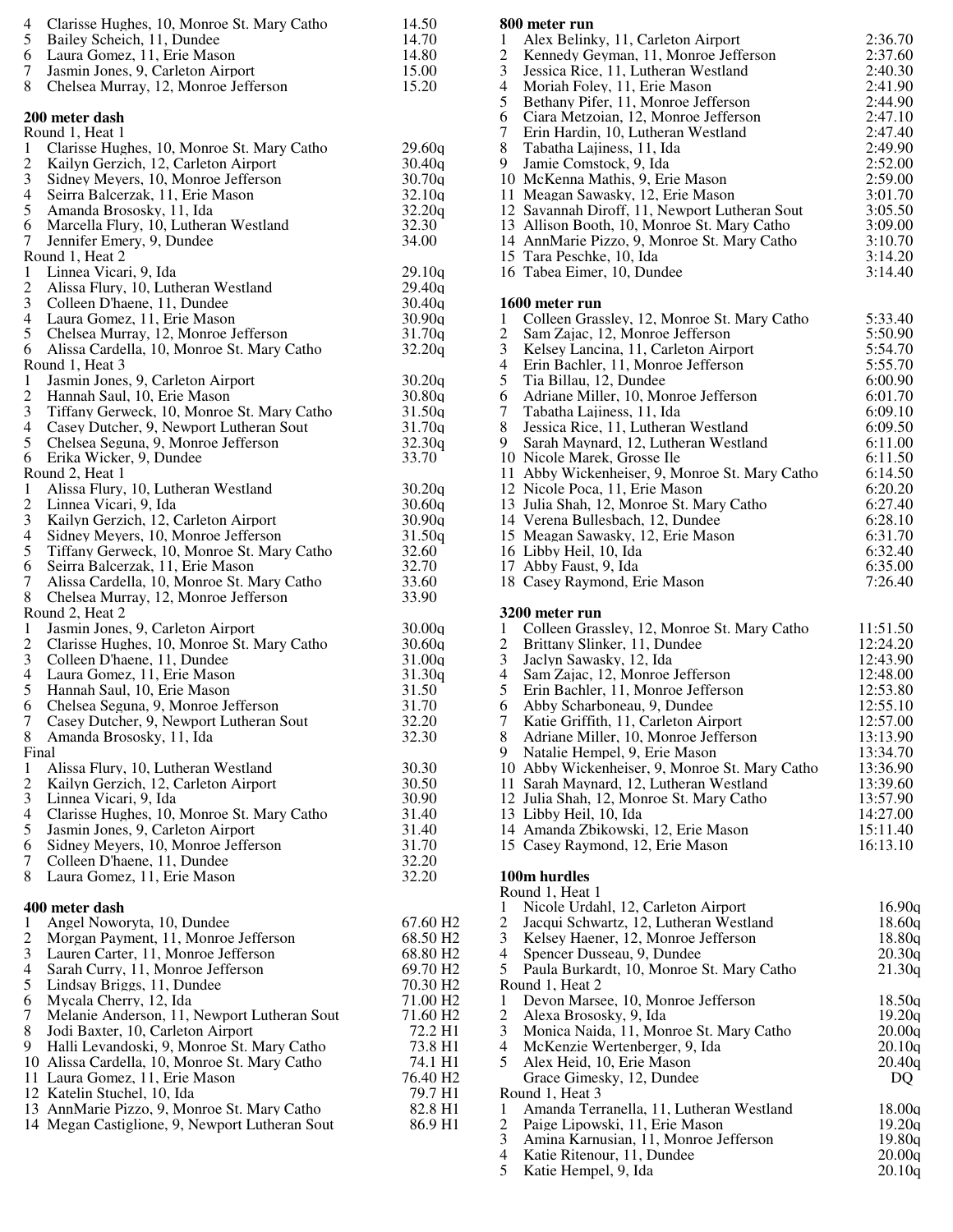| 1<br>$\overline{c}$<br>3<br>$\overline{\mathcal{L}}$<br>5<br>5<br>7<br>8<br>$\mathbf{1}$<br>$\overline{c}$<br>3<br>$\overline{4}$<br>5<br>6<br>7<br>Final<br>$\mathbf{1}$<br>$\overline{c}$ | Round 2, Heat 1<br>Nicole Urdahl, 12, Carleton Airport<br>Paige Lipowski, 11, Erie Mason<br>Jacqui Schwartz, 12, Lutheran Westland<br>Amina Karnusian, 11, Monroe Jefferson<br>Katie Hempel, 9, Ida<br>Monica Naida, 11, Monroe St. Mary Catho<br>Spencer Dusseau, 9, Dundee<br>Paula Burkardt, 10, Monroe St. Mary Catho<br>Round 2, Heat 2<br>Amanda Terranella, 11, Lutheran Westland<br>Kelsey Haener, 12, Monroe Jefferson<br>Devon Marsee, 10, Monroe Jefferson<br>Alexa Brososky, 9, Ida<br>Katie Ritenour, 11, Dundee<br>Alex Heid, 10, Erie Mason<br>McKenzie Wertenberger, 9, Ida<br>Nicole Urdahl, 12, Carleton Airport<br>Amanda Terranella, 11, Lutheran Westland | 16.50q<br>18.60q<br>18.90q<br>19.20q<br>19.90<br>19.90<br>20.00<br>21.90<br>18.10q<br>19.00q<br>19.10a<br>19.30q<br>19.30<br>20.00<br>20.20<br>17.30<br>18.00                                                                                                                             |  |
|---------------------------------------------------------------------------------------------------------------------------------------------------------------------------------------------|--------------------------------------------------------------------------------------------------------------------------------------------------------------------------------------------------------------------------------------------------------------------------------------------------------------------------------------------------------------------------------------------------------------------------------------------------------------------------------------------------------------------------------------------------------------------------------------------------------------------------------------------------------------------------------|-------------------------------------------------------------------------------------------------------------------------------------------------------------------------------------------------------------------------------------------------------------------------------------------|--|
| 3<br>$\overline{4}$<br>5<br>6<br>7<br>8                                                                                                                                                     | Jacqui Schwartz, 12, Lutheran Westland<br>Kelsey Haener, 12, Monroe Jefferson<br>Paige Lipowski, 11, Erie Mason<br>Devon Marsee, 10, Monroe Jefferson<br>Alexa Brososky, 9, Ida<br>Amina Karnusian, 11, Monroe Jefferson                                                                                                                                                                                                                                                                                                                                                                                                                                                       | 19.00<br>19.10<br>19.30<br>19.30<br>19.60<br>19.70                                                                                                                                                                                                                                        |  |
|                                                                                                                                                                                             | 300m hurdles                                                                                                                                                                                                                                                                                                                                                                                                                                                                                                                                                                                                                                                                   |                                                                                                                                                                                                                                                                                           |  |
| 1<br>2<br>3<br>$\overline{4}$<br>5<br>6<br>7<br>$\tau$<br>9.                                                                                                                                | Nicole Urdahl, 12, Carleton Airport<br>Amanda Terranella, 11, Lutheran Westland<br>Grace Gimesky, 12, Dundee<br>Alex Heid, 10, Erie Mason<br>Alissa Flury, 10, Lutheran Westland<br>Alex Miller, 9, Monroe Jefferson<br>Katie Hempel, 9, Ida<br>Katie Ritenour, 11, Dundee<br>Alexa Brososky, 9, Ida<br>10 Paige Lipowski, 11, Erie Mason<br>11 Rachel Thorpe, 12, Dundee<br>12 Devon Marsee, 10, Monroe Jefferson<br>13 Kelsey Haener, 12, Monroe Jefferson<br>14 Monica Naida, 11, Monroe St. Mary Catho<br>15 Callie Eighmey, 9, Ida<br>16 Paula Burkardt, 10, Monroe St. Mary Catho<br>Nicole Poca, 11, Erie Mason                                                         | 49.90 H3<br>50.70 H3<br>51.60 H3<br>54.90 H <sub>2</sub><br>56.20 H3<br>56.50 H <sub>2</sub><br>56.90 H <sub>2</sub><br>56.90 H3<br>57.60 H <sub>2</sub><br>57.70 H3<br>57.90 H <sub>2</sub><br>58.50 H3<br>58.70 H3<br>59.40 H <sub>2</sub><br>60.30 H1<br>61.20 H1<br>DQ H <sub>2</sub> |  |
| 1                                                                                                                                                                                           | 400m Relay<br>Monroe Jefferson (Tayler Craft, Sidney Meyers, Proffitt,                                                                                                                                                                                                                                                                                                                                                                                                                                                                                                                                                                                                         |                                                                                                                                                                                                                                                                                           |  |
| 2                                                                                                                                                                                           | Kayla, Lindsay Chadwell)<br>Dundee (Tia Billau, Abby Scharboneau, Littlefield, Amy,                                                                                                                                                                                                                                                                                                                                                                                                                                                                                                                                                                                            | 55.60                                                                                                                                                                                                                                                                                     |  |
| 3<br>4<br>5<br>6<br>7                                                                                                                                                                       | <b>Brittany Slinker</b> )<br>Erie<br>IdSc<br>Airp<br>Lwl<br>Smcc                                                                                                                                                                                                                                                                                                                                                                                                                                                                                                                                                                                                               | 55.70<br>57.40<br>57.50<br>57.70<br>58.60<br>59.00                                                                                                                                                                                                                                        |  |
| 1<br>2<br>3                                                                                                                                                                                 | 800m Relay<br>Carleton Airport (Kailyn Gerzich, Jasmin Jones, Kayla<br>Korotney, O'Rorke, Brenna)<br>Lwl<br>Monroe Jefferson (Tayler Craft, Sidney Meyers, Proffitt,                                                                                                                                                                                                                                                                                                                                                                                                                                                                                                           | 1:59.20<br>1:59.50                                                                                                                                                                                                                                                                        |  |

|                | Kayla, Lindsay Chadwell)                                | 1:59.60 |
|----------------|---------------------------------------------------------|---------|
| $\overline{4}$ | IdSc                                                    | 2:00.90 |
|                | 5 Erie                                                  | 2:01.00 |
| 6              | Dundee (Tia Billau, Abby Scharboneau, Littlefield, Amy, |         |
|                | Brittany Slinker)                                       | 2:03.70 |

LuSo 2:13.00

# **1600m Relay**

- Carleton Airport (Kelsey Lancina, Alex Belinky, Kailyn Gerzich, Nicole Urdahl) 4:33.90
- Monroe Jefferson (Tayler Craft, Sidney Meyers, Proffitt, Kayla, Lindsay Chadwell) 4:34.80

 Dundee (Tia Billau, Abby Scharboneau, Littlefield, Amy, Brittany Slinker) 4:36.10 4 Erie 4:52.00<br>5 IdSc 4:59.90 5 IdSc 4:59.90<br>6 Smcc 5:10.70 5:10.70

## **3200m Relay**

|  | Э400Ш ІХЛАУ                                              |          |
|--|----------------------------------------------------------|----------|
|  | Dundee (Tia Billau, Abby Scharboneau, Littlefield, Amy,  |          |
|  | <b>Brittany Slinker</b> )                                | 10:24.76 |
|  | Monroe Jefferson (Tayler Craft, Sidney Meyers, Proffitt, |          |
|  | Kayla, Lindsay Chadwell)                                 | 10:46.60 |
|  | Airp                                                     | 10:50.20 |
|  | Erie                                                     | 10:58.70 |
|  | <b>Smcc</b>                                              | 11:02.90 |
|  | IdSc                                                     | 11:56.80 |
|  |                                                          |          |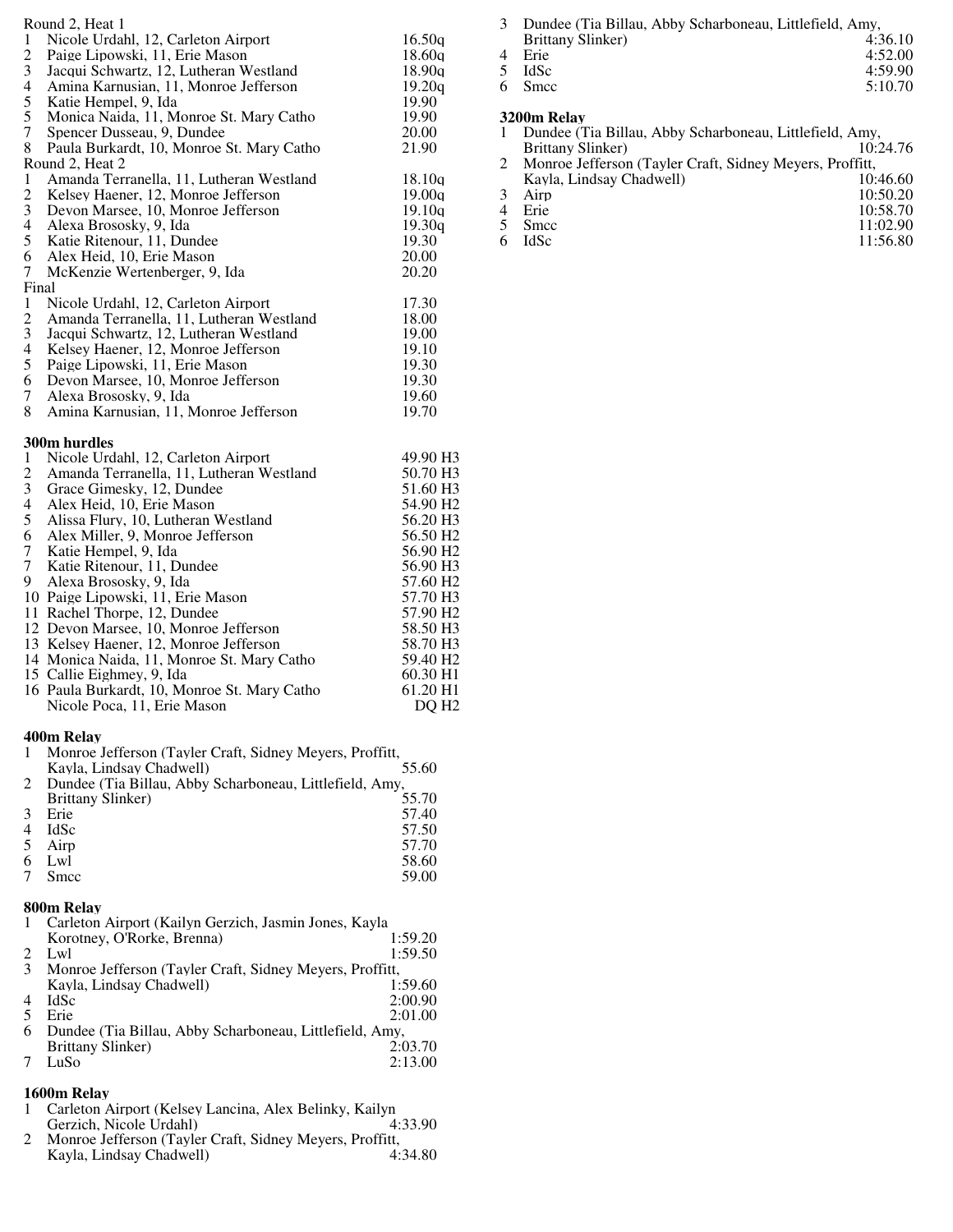#### **TEAM SCORES AFTER 16 EVENTS**

Scored 10-8-6-5-4-3-2-1 Max 3 scorers per team High Jump, Long Jump, Shot Put, Discus, 100m Dash, 200 meter dash, 400 meter dash, 800 meter run, 1600 meter run, 3200 meter run, 100m hurdles, 300m hurdles, 400m Relay, 800m Relay, 1600m Relay, 3200m Relay

|   | <b>PLACTEAM</b>  |       | <b>POINTSEVENT</b>                           | <b>COMPETITOR</b>                                                 |                                  | PLACE POINTS |
|---|------------------|-------|----------------------------------------------|-------------------------------------------------------------------|----------------------------------|--------------|
| 1 | Monroe Jefferson | 162.0 | 3200m Relay                                  | Tayler Craft 10.0<br>Sidney Meyers 27.0<br>PROFFITT, KAYLA 2:39.0 |                                  |              |
|   |                  |       |                                              | Lindsay Chadwell 7.0                                              | 2                                | 8.0          |
|   |                  |       | 100m hurdles                                 | Kelsey Haener                                                     | 4                                | 5.0          |
|   |                  |       | 100m hurdles                                 | Devon Marsee                                                      | 6                                | 3.0          |
|   |                  |       | 100m Dash                                    | Lindsay Chadwell                                                  | 3                                | 6.0          |
|   |                  |       | 100m Dash                                    | Chelsea Murray                                                    | 8                                | 1.0          |
|   |                  |       | 800m Relay                                   | Tayler Craft 10.0                                                 |                                  |              |
|   |                  |       |                                              | Sidney Meyers 27.0<br>PROFFITT, KAYLA 2:39.0                      |                                  |              |
|   |                  |       |                                              | Lindsay Chadwell 7.0                                              | 3                                | 6.0          |
|   |                  |       | 400m Relay                                   | Tayler Craft 10.0                                                 |                                  |              |
|   |                  |       |                                              | Sidney Meyers 27.0                                                |                                  |              |
|   |                  |       |                                              | PROFFITT, KAYLA 2:39.0                                            |                                  |              |
|   |                  |       |                                              | Lindsay Chadwell 7.0                                              | 1                                | 10.0         |
|   |                  |       | 200 meter dash                               | <b>Sidney Meyers</b>                                              | 6                                | 3.0          |
|   |                  |       | 1600m Relay                                  | Tayler Craft 10.0                                                 |                                  |              |
|   |                  |       | Sidney Meyers 27.0<br>PROFFITT, KAYLA 2:39.0 |                                                                   |                                  |              |
|   |                  |       | Lindsay Chadwell 7.0                         | $\overline{c}$                                                    | 8.0                              |              |
|   |                  |       | 400 meter dash                               | Morgan Payment                                                    |                                  | 8.0          |
|   |                  |       | 400 meter dash                               | Lauren Carter                                                     | $\frac{2}{3}$                    | 6.0          |
|   |                  |       | 400 meter dash                               | Sarah Curry                                                       | $\overline{\mathbf{4}}$          | 5.0          |
|   |                  |       | 800 meter run                                | Kennedy Geyman                                                    | $rac{2}{5}$                      | 8.0          |
|   |                  |       | 800 meter run                                | <b>Bethany Pifer</b>                                              |                                  | 4.0          |
|   |                  |       | 800 meter run                                | Ciara Metzoian                                                    | 6                                | 3.0          |
|   |                  |       | 1600 meter run<br>1600 meter run             | Sam Zajac<br>Erin Bachler                                         | $\mathfrak{2}$<br>$\overline{4}$ | 8.0<br>5.0   |
|   |                  |       | 1600 meter run                               | Adriane Miller                                                    | 6                                | 3.0          |
|   |                  |       | 3200 meter run                               | Sam Zajac                                                         | 4                                | 5.0          |
|   |                  |       | 3200 meter run                               | Erin Bachler                                                      | 5                                | 4.0          |
|   |                  |       | 3200 meter run                               | Adriane Miller                                                    | 8                                | 1.0          |
|   |                  |       | 300m hurdles                                 | Alex Miller                                                       | 6                                | 3.0          |
|   |                  |       | Discus                                       | Caitlin Proteau                                                   | 1                                | 10.0         |
|   |                  |       | Discus                                       | Morgan Todd                                                       | 4                                | 5.0          |
|   |                  |       | Discus                                       | Meagan Dietz                                                      | 5                                | 4.0          |
|   |                  |       | Shot Put<br>Shot Put                         | Caitlin Proteau<br>Meagan Dietz                                   | $\mathbf{1}$<br>3                | 10.0<br>6.0  |
|   |                  |       | Shot Put                                     | Abby Golden                                                       |                                  | 4.0          |
|   |                  |       | Long Jump                                    | Lauren Carter                                                     | $\frac{5}{3}$                    | 6.0          |
|   |                  |       | High Jump                                    | Kelsey Haener                                                     | 5                                | 4.0          |
|   |                  |       |                                              |                                                                   |                                  |              |
| 2 | Carleton Airport | 120.0 | 3200m Relay<br>100m hurdles                  | Airp<br>Nicole Urdahl                                             | 3<br>$\mathbf{1}$                | 6.0<br>10.0  |
|   |                  |       | 100m Dash                                    | Kailyn Gerzich                                                    | $\boldsymbol{2}$                 | 8.0          |
|   |                  |       | 100m Dash                                    | Jasmin Jones                                                      | 7                                | 2.0          |
|   |                  |       | 800m Relay                                   | Kailyn Gerzich 10.0                                               |                                  |              |
|   |                  |       |                                              | Jasmin Jones 27.0                                                 |                                  |              |
|   |                  |       |                                              | Kayla Korotney 2:39.0                                             |                                  |              |
|   |                  |       |                                              | O'RORKE, BRENNA 7.0                                               | $\mathbf{1}$                     | 10.0         |
|   |                  |       | 400m Relay<br>200 meter dash                 | Airp<br>Kailyn Gerzich                                            | $\mathfrak s$<br>$\sqrt{2}$      | 4.0<br>8.0   |
|   |                  |       | 200 meter dash                               | Jasmin Jones                                                      | 5                                | 4.0          |
|   |                  |       | 1600m Relay                                  | Kelsey Lancina 10.0                                               |                                  |              |
|   |                  |       |                                              | Alex Belinky 27.0                                                 |                                  |              |
|   |                  |       |                                              | Kailyn Gerzich 2:39.0                                             |                                  |              |
|   |                  |       |                                              | Nicole Urdahl 7.0                                                 | 1                                | 10.0         |
|   |                  |       | 400 meter dash                               | Jodi Baxter                                                       | 8                                | 1.0          |
|   |                  |       | 800 meter run                                | Alex Belinky                                                      | 1                                | 10.0         |
|   |                  |       | 1600 meter run<br>3200 meter run             | Kelsey Lancina<br>Katie Griffith                                  | 3<br>7                           | 6.0<br>2.0   |
|   |                  |       | 300m hurdles                                 | Nicole Urdahl                                                     | 1                                | 10.0         |
|   |                  |       | Discus                                       | Rachel Krzyske                                                    | $\mathfrak{2}$                   | 8.0          |
|   |                  |       | Long Jump                                    | Nicole Urdahl                                                     | 1                                | 10.0         |
|   |                  |       | High Jump                                    | Katie Griffith                                                    | 3                                | 6.0          |
|   |                  |       | High Jump                                    | Breanna Thoma                                                     | $\overline{4}$                   | 5.0          |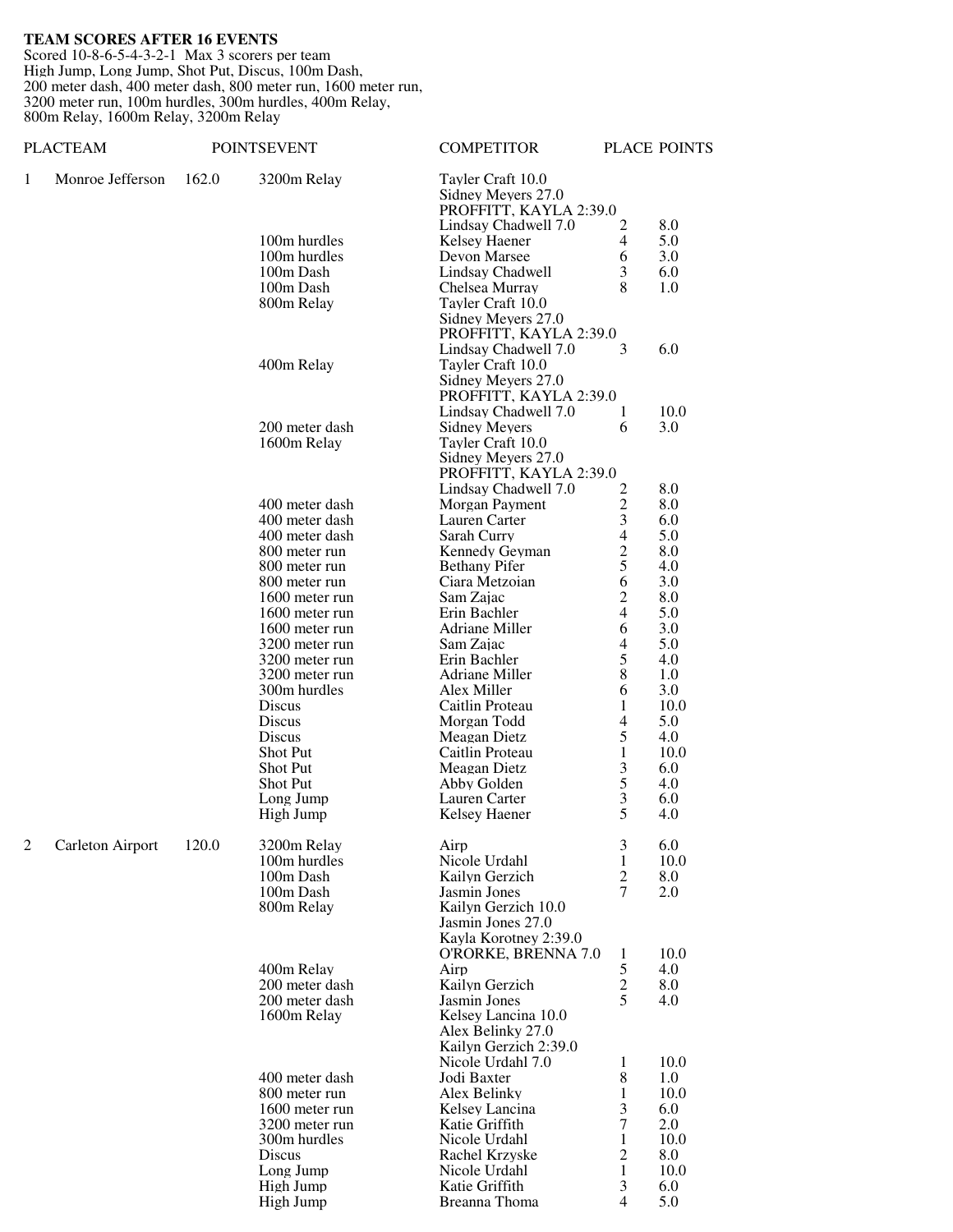| 3 | Dundee            | 103.0 | 3200m Relay                      | Tia Billau 10.0                                  |                     |            |
|---|-------------------|-------|----------------------------------|--------------------------------------------------|---------------------|------------|
|   |                   |       |                                  | Abby Scharboneau 27.0                            |                     |            |
|   |                   |       |                                  | Littlefield, Amy 2:39.0<br>Brittany Slinker 7.0  | 1                   | 10.0       |
|   |                   |       | 100m Dash                        | <b>Bailey Scheich</b>                            | 5                   | 4.0        |
|   |                   |       | 800m Relay                       | Tia Billau 10.0                                  |                     |            |
|   |                   |       |                                  | Abby Scharboneau 27.0                            |                     |            |
|   |                   |       |                                  | Littlefield, Amy 2:39.0                          |                     |            |
|   |                   |       |                                  | Brittany Slinker 7.0                             | 6                   | 3.0        |
|   |                   |       | 400m Relay                       | Tia Billau 10.0<br>Abby Scharboneau 27.0         |                     |            |
|   |                   |       |                                  | Littlefield, Amy 2:39.0                          |                     |            |
|   |                   |       |                                  | <b>Brittany Slinker 7.0</b>                      | $\overline{c}$      | 8.0        |
|   |                   |       | 200 meter dash                   | Colleen D'haene                                  | 7                   | 2.0        |
|   |                   |       | 1600m Relay                      | Tia Billau 10.0                                  |                     |            |
|   |                   |       |                                  | Abby Scharboneau 27.0<br>Littlefield, Amy 2:39.0 |                     |            |
|   |                   |       |                                  | Brittany Slinker 7.0                             | 3                   | 6.0        |
|   |                   |       | 400 meter dash                   | Angel Noworyta                                   | 1                   | 10.0       |
|   |                   |       | 400 meter dash                   | <b>Lindsay Briggs</b>                            | 5                   | 4.0        |
|   |                   |       | 1600 meter run                   | Tia Billau                                       | 5                   | 4.0        |
|   |                   |       | 3200 meter run                   | <b>Brittany Slinker</b>                          | $\overline{c}$      | 8.0        |
|   |                   |       | 3200 meter run<br>300m hurdles   | Abby Scharboneau<br>Grace Gimesky                | 6<br>3              | 3.0<br>6.0 |
|   |                   |       | 300m hurdles                     | Katie Ritenour                                   | 7                   | 1.5        |
|   |                   |       | Discus                           | <b>Emily Kuhanek</b>                             | 6                   | 3.0        |
|   |                   |       | Shot Put                         | <b>Emily Kuhanek</b>                             | $\overline{c}$      | 8.0        |
|   |                   |       | Long Jump                        | <b>Angel Noworyta</b>                            | $\overline{2}$      | 8.0        |
|   |                   |       | Long Jump<br>High Jump           | Colleen D'haene<br><b>Lindsay Briggs</b>         | 5<br>$\mathfrak{2}$ | 4.0<br>8.0 |
|   |                   |       | High Jump                        | <b>Bailey Scheich</b>                            | 6                   | 2.5        |
|   |                   |       |                                  |                                                  |                     |            |
| 4 | Lutheran Westland | 69.0  | 100m hurdles                     | Amanda Terranella                                | $\overline{c}$      | 8.0        |
|   |                   |       | 100m hurdles                     | Jacqui Schwartz                                  | 3<br>$\overline{2}$ | 6.0        |
|   |                   |       | 800m Relay<br>400m Relay         | LWL<br><b>LWL</b>                                | 6                   | 8.0<br>3.0 |
|   |                   |       | 200 meter dash                   | Alissa Flury                                     | 1                   | 10.0       |
|   |                   |       | 800 meter run                    | Jessica Rice                                     | 3                   | 6.0        |
|   |                   |       | 800 meter run                    | Erin Hardin                                      | 7                   | 2.0        |
|   |                   |       | 1600 meter run                   | Jessica Rice                                     | $\,8\,$             | 1.0        |
|   |                   |       | 300m hurdles<br>300m hurdles     | Amanda Terranella                                | $\overline{c}$<br>5 | 8.0<br>4.0 |
|   |                   |       | Discus                           | Alissa Flury<br>Alissa Shirkey                   | 3                   | 6.0        |
|   |                   |       | Discus                           | <b>Leah Refenes</b>                              | 8                   | 1.0        |
|   |                   |       | <b>Shot Put</b>                  | <b>Leah Refenes</b>                              | 6                   | 3.0        |
|   |                   |       | Shot Put                         | Alissa Shirkey                                   | $\tau$              | 2.0        |
|   |                   |       | High Jump                        | Amanda Terranella                                | 8                   | 1.0        |
| 5 | Ida               | 62.5  | 3200m Relay                      | IdSc                                             | 6                   | 3.0        |
|   |                   |       | 100m hurdles                     | Alexa Brososky                                   | 7                   | 2.0        |
|   |                   |       | 100m Dash                        | Linnea Vicari                                    | 1                   | 10.0       |
|   |                   |       | 800m Relay<br>400m Relay         | IdSc<br><b>IdSc</b>                              | 4<br>$\overline{4}$ | 5.0<br>5.0 |
|   |                   |       | 200 meter dash                   | Linnea Vicari                                    | $\mathfrak{Z}$      | 6.0        |
|   |                   |       | 1600m Relay                      | IdSc                                             | 5                   | 4.0        |
|   |                   |       | 400 meter dash                   | Mycala Cherry                                    | 6                   | 3.0        |
|   |                   |       | 800 meter run                    | Tabatha Lajiness                                 | 8                   | 1.0        |
|   |                   |       | 1600 meter run<br>3200 meter run | Tabatha Lajiness<br>Jaclyn Sawasky               | 7<br>3              | 2.0<br>6.0 |
|   |                   |       | 300m hurdles                     | Katie Hempel                                     | $\tau$              | 1.5        |
|   |                   |       | <b>Shot Put</b>                  | Elyse Coffman                                    | 8                   | 1.0        |
|   |                   |       | Long Jump                        | Jaclyn Sawasky                                   | 6                   | 3.0        |
|   |                   |       | High Jump                        | Mycala Cherry                                    | 1                   | 10.0       |
| 6 | Erie Mason        | 50.5  | 3200m Relay                      | Erie                                             | 4                   | 5.0        |
|   |                   |       | 100m hurdles                     | Paige Lipowski                                   | 5                   | 4.0        |
|   |                   |       | 100m Dash                        | Laura Gomez                                      | 6                   | 3.0        |
|   |                   |       | 800m Relay                       | Erie<br>Erie                                     | 5                   | 4.0        |
|   |                   |       | 400m Relay<br>200 meter dash     | Laura Gomez                                      | 3<br>8              | 6.0<br>1.0 |
|   |                   |       | 1600m Relay                      | Erie                                             | 4                   | 5.0        |
|   |                   |       | 800 meter run                    | Moriah Foley                                     | $\overline{4}$      | 5.0        |
|   |                   |       | 300m hurdles                     | Alex Heid                                        | 4                   | 5.0        |
|   |                   |       | <b>Shot Put</b>                  | Amanda Revesz                                    | $\overline{4}$      | 5.0        |
|   |                   |       | Long Jump<br>High Jump           | Sarah Markus<br>Alex Heid                        | 4<br>6              | 5.0<br>2.5 |
|   |                   |       |                                  |                                                  |                     |            |